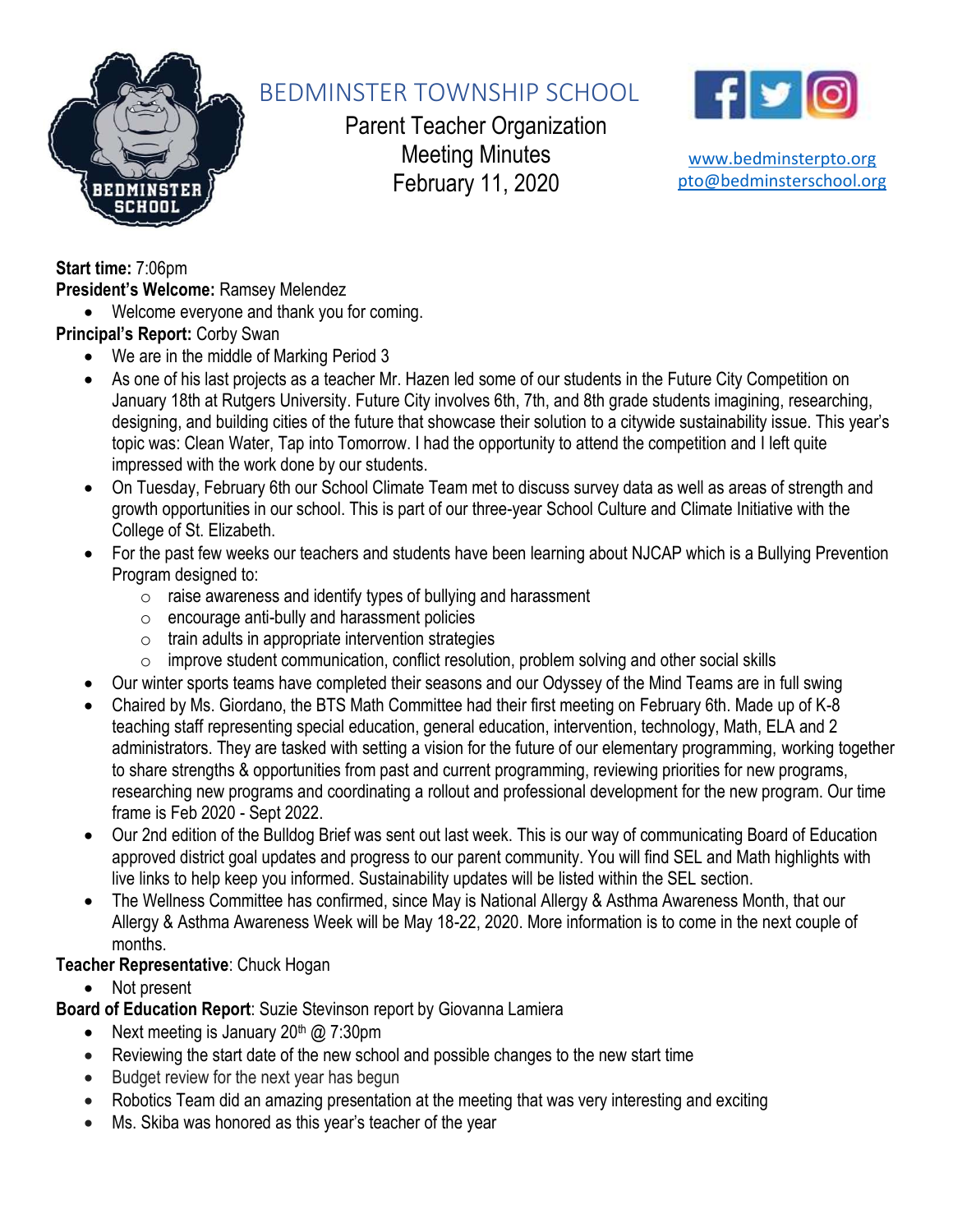#### **Correspondence and Minutes** – Meghan Schulze, Secretary

• Minutes for December and January were approved by Amber and Marisa

**Treasurer's Report** – Ralph Wojtech

- Available on tables
- Inflows: Box Tops, Display My Art, refunds-bulletin board supplies
- Outflows: Personalized Paraphernalia, Grand Fallons Assembly, Teacher of the Year, USPS (Spring Fling)

#### **New Business**

#### **2020-2021 Executive Board Positions:** Executive Board

- All 4 positions will be open
	- o Danielle and Meghan will be running for President and Vice President respectfully
	- $\circ$  Notify current Board prior to April 14<sup>th</sup> meeting if interested
	- $\circ$  Elections will be held at the May 12<sup>th</sup> meeting

#### **2020-2021 Open Chair Positions:** Executive Board

- Newsletter
- Social Media
- Assemblies

#### **PTO Meeting Schedule:**

- March  $10 7$  pm Room  $315$
- April  $14 7$  pm Room  $315$
- May  $12 7$  pm Room  $315$
- $\bullet$  June  $9 7$  pm Room 315

**Spring Fling: Friday, April 17th, 2020:** Laura Kamrow

- **Tickets:** on sale February 14<sup>th</sup> [CLICK HERE](http://www.bedminsterpto.org/store/c4/Spring_Fling_2020.html)
- **Basket Item Donations:** [MySignUp.com:](https://signup.com/go/ccdtYys) items needed (both high end and low-ticket priced items are needed)
- **50/50 Ticket Sales:** [MySignUp.com:](https://signup.com/go/hCxEoDZ) Volunteers needed to sell 50/50 tickets at local business. Locations include: King's and Gus & Bucky's. Short one-hour time slots.
- **Solicitors:** Please reach out Laura if you can help call 3 or 4 places to follow up on their donation
- **Recycled baskets:** drop off at school on cart in entry way.
- **Wine donations:** \$15-40 value. Will be included in our Silent Auction. Please bring to PTO meeting or email to set up at time to give to volunteer
- **Volunteering:** always needed and appreciated. Contact Laura [lauradezutter@yahoo.com](mailto:lauradezutter@yahoo.com)

**Public Questions & Comments:** This portion will be held to a 15-minute limit. We politely ask that each speaker limit his or her time to 5 minutes for comments and/or questions regarding any Agenda point or any other topic related to the PTO. If any written documents are to be given to the PTO Executive Board, please email them to the Board Secretary 2 days in advance of meeting date. [pto@bedminsterschool.org](mailto:pto@bedminsterschool.org)

• No comments or questions.

#### **Old Business**

**Bedminster Charities Fall Fest (BCFF): Saturday, October 24, 2020:** Tara Mulcahy & Meriah Valente **PTO Membership:** Executive Board

- \$15 per Family
- Forms can be found on website and all current Newsletters

### **Ongoing Committees**

**Assemblies:** Angela Gatto, Renee Hachey & Tina Dadas

• February 21: Mobile Ed: The Spirit to Overcome (Black History Month)

**Bulletin Board:** Faith Costabile & Danielle Fredella

• Winter boards are up